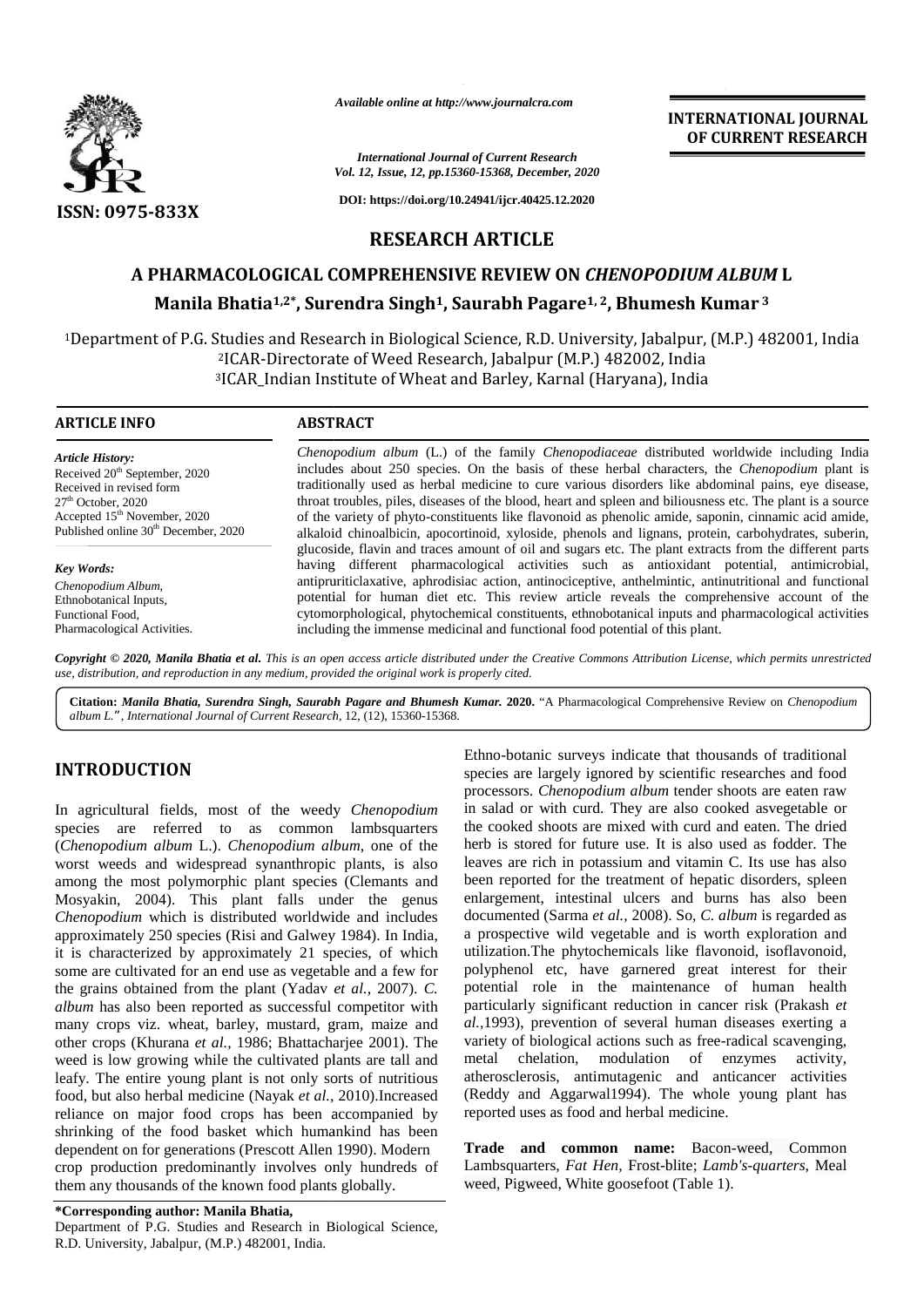**Morphological descriptions:** Fat hen (*Chenopodium album*) is an erect annual herbaceous plant, native to Europe that grows between 0.2 and 2 metres in height, and has rarely slender, angled, often striped green, red or purple stems. Leaves are Simple, rhomboid, deltoid to lanceolate, upper entire, lower toothed or irregularly lobed, extremely variable in cultivated forms, 10-15 cm long, petioles often as long as thick blade, 1 to 1.3 cm in length. The opposite leaves can be very varied in appearance. The first leaves, near the bottom of the plant, are toothed and roughly diamond-shaped, 3-7 cm longand 3-6 cm broad. It has been found in dark green colour with smooth under surface. The leaves are wax coated, unwettable and mealy in appearance, with a whitish coat on the underside. Flowers are radial, symmetrical, green and white, in small clusters on a dense branched inflorescence, 10-40 cm long, contains shining black seeds and continuous along the stem (Table 2). The seed remains enclosed by flower segments at maturity (Agrawal *et al.,* 2014).

**Cytological inputs:** The *C. album* was cytologically well studied and reported as a complex of diploid (2n=18), tetraploid  $(2n=36)$  or hexaploid  $(2n=54)$  species with endopolyploidy and autopolyploidy as the origin of polyploidy (Devi and Chrungoo 2015).

**Chemical constituents:** The major phytoconstituents isolated from different parts of the plant included non-polar lipid, phenols, lignins, alkaloids, flavonids, glycosides, saponins, ascorbic acid, -carotene, catechin, gallocatechin, caffeic acid, p-coumaric acid, ferulic acid, -sitosterol, campesterol, xanthotoxin, stigmasterol, n-triacontanol, imperatorin, ecdysteroid (Priya *et al.,* 2010,Rastogi and Mehrotra1998), crytomeridiol (Cutillo *et al.,* 2004), ntransferuloyl- 4-O-methyl dopamine , - sitosterol, lupeol and 3 hydroxynonadecylhenicosanoate (Cutillo*et al.,* 2006, Jhade *et al.,* 2009) (Table 4)

**Nutritional content:** The extensive literature survey revealed that *Chenopodium album* is an important medicinal plants with diverse pharmacological spectrum .The plant shows the presence of many chemical constituents .It is known as a rich source of vitamins and iron, zink, flavonoids and glycosides present in *Chenopodium album* might be medicinally important and nutritionally valuable .The plant is rich in carbohydrates, oleic and stearic. *Chenopodium album* L. is the major winter crops, specially wheat, barley, mustard and gram. It multiplies at a very fast rate because of large number of small seeds produced per plant. In many parts of India the weed is removed by employing manual labour and is thrown away as a waste. In few places, this is also consumed as green vegetable (Sa-ag). But most of it is still being thrown off.*Chenopodium album* contained very high degree of nitrogen, phosphorous, potassium, calcium, magnesium, iron and manganese. Its nutrient content declined with advancement in age of the plant (Shahi 1977).

**Elemental analysis:** The data obtained are cited in Tables 5 and 6. The results showed that *Chenopodium album* exhibits the highest concentration of the elements  $Mg$ , Si, S, Ca, Cl, K and Fe (Table 3). Kaneez *et al*. (2001) reported that Mg within the plant reduces the cholesterol level but alleviates heart diseases. Mg is being investigated in migraine headache and attention deficit hypersensitivity disorder. Mg plays a significant role in regulating the muscular activity of

heart, maintaining normal heart rhythm and also converts blood sugar in to energy. Iron (Fe) deficiency is associated with myocardial infection. Calcium is needed in the development of bones and teeth, regulates heart rhythm, helps in normal blood clothing maintain proper nerve and muscle functions and lowers the blood pressure. Mn is essential for normal functioning of central nervous system and is a good antioxidant (Bibi *et al.,* 2006). The presence and concentrations of various elements in different plant depend on the composition of the soil, water and fertilizers used as well as permissibility, selectivity and absorbability of plants for the uptake of these elements. Hence, the observed variations in concentration of the elements are attributed to the nature of the plant as well as its surroundings (Udayakumar and Begum, 2004). Trace elements are essential for all forms of life and having wide range of clinical applications that play a key role in the treatment of various diseases (Kaneez *et al.,* 2001). The elements Fe, K, Mg, Na, Ca, Co, Mn, Zn and Cu are classified as essential elements, Ni, Cr are possibly essential while Cd, Pb and Li are non essential elements for the human body. Among the varied elements detected in several medicinal plants utilized in the treatment of various diseases, it is interesting to notice that some of the medicinal plants employed by local physician and customary people have high concentration within the range of ppm of Mn, Fe, Cu, Zn etc. The concentration of K and Ca are in the percentage level. Zn is vital in wound healing and also functions as an antioxidant. The researchers are trying to link the contents of the trace elements and medicinal values of the plants (Zafar *et al.,* 2010). The reviewed data will be useful in synthesis of new herbal drugs with various combinations of plants, which can be used in the treatment of different diseases at global level (Table 5and 6).

**Pharmacological and biological activities:** In traditional medicine, plants that are rich in secondary metabolites, called medicinal plants, are commonly used to counter and cure various ailments. Among plants, phytochemicals are responsible for both pharmacological and toxic activities (Table 6).These metabolites are known to be of benefit to a plant itself but may be harmful to animals, including humans.The presence of these chemical constituents in this plant is an indication that if properly screened the plant could yield pharmaceutical-relevant drugs. It is best explained by the fact that members of this plant's family have been known to engage in the management of different ailments in ethnomedicine. *Chenopodium album* Linn. (Bathua) belongs to the *Chenopodiaceae* family, and is a major medicinal plant in Ayurveda. This plant's medicinal property is primarily in the leaves and seeds. Leaves are rich in essential oil minerals, particularly potash salts, a considerable quantity of albuminoids, and other compounds are nitrogen. The plant is recommended by Hindu physicians for correction of hepatic disorders and splenic enlargement (Nadkarni1982). C. album is a rich source of nutrients, antioxidants and important dietary elements (Afolayan *et al.,* 2009). Therapeutic agents, it is used as laxative, antihelmintic against round and hook worms and blood purifier. Its use for the treatments of intestinal ulcers and burns has also been documented (Sarma *et al.*, 2008). All these phytochemicals possess good antioxidant activities and have been reported to exhibit multiple biological effects including anti-inflammatory and antitumor activities (Table 8).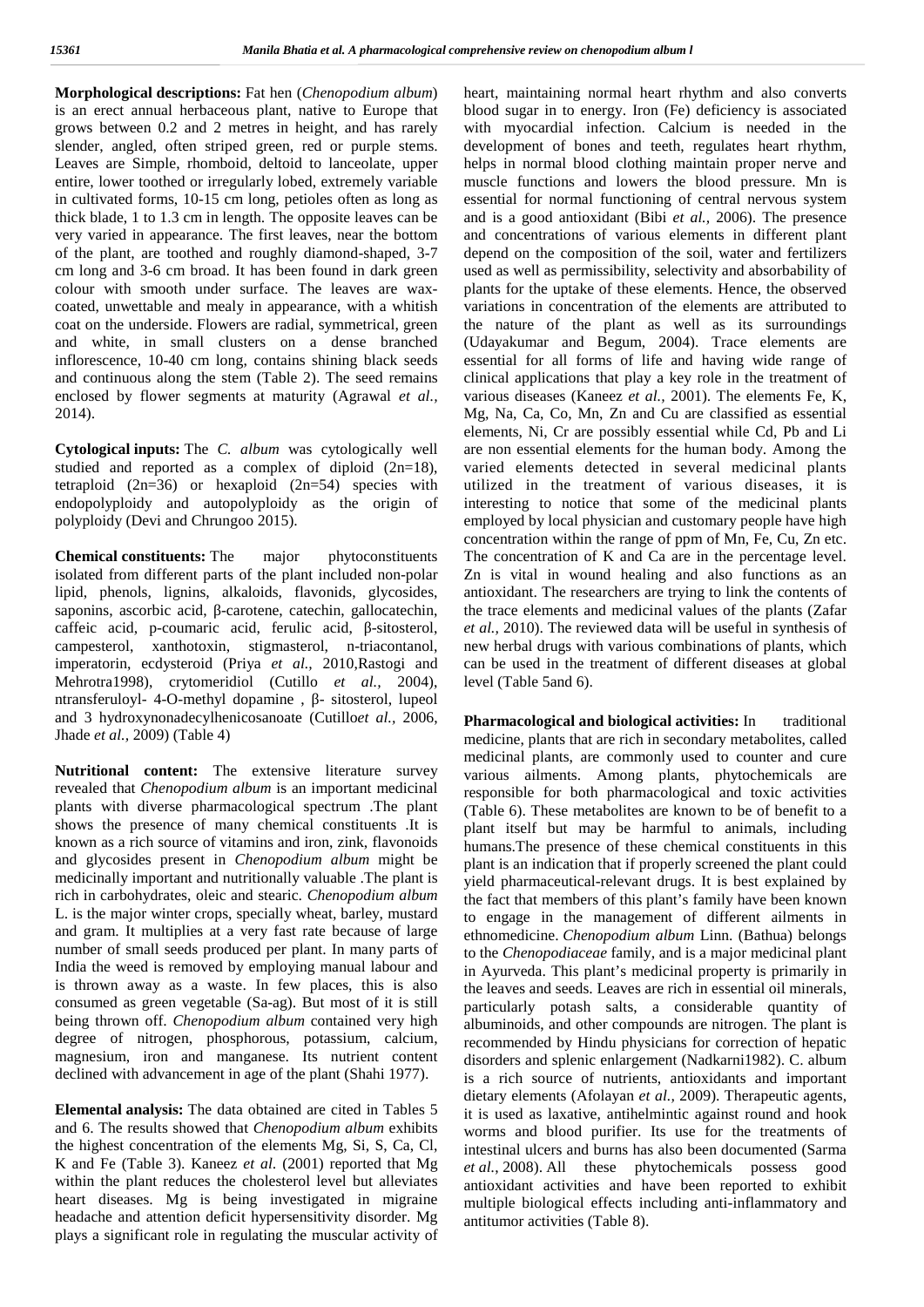| Table 1. Classification and vernacular name of <i>Chenopodium album</i> L |  |
|---------------------------------------------------------------------------|--|
|---------------------------------------------------------------------------|--|

| Classification |                   | Vernacular name |                 |
|----------------|-------------------|-----------------|-----------------|
| Kingdom:       | Plantae           | Bengali:        | Chandanbetu     |
| Class:         | Dicotyledonae     | Hindi:          | Bathua sag      |
| Order:         | Caryophyllales    | Kannada:        | Kaduoma         |
| Family:        | Chenopodiaceae    | Malyalam:       | Katuayamoddakam |
| Genus:         | Chenopodium L.    | Oriya:          | Bathua          |
| Species:       | Chenopodium album | Sanskrit:       | Vastukah        |
|                |                   | Tamil:          | Parupukkirai    |
|                |                   | Telgu:          | Pappukura       |

### **Table 2. Morphological features of** *C. album* **(L)**

| Part           | Macroscopic features                                                                                            |
|----------------|-----------------------------------------------------------------------------------------------------------------|
| Herb           | Polymorphous, mealy white and erect herb which is 3.5m in height                                                |
| Leaves         | Simple, very variable, oblong or lanceolate, obtuse or acute, entire                                            |
| <b>Stems</b>   | Erect of ascending, often striped                                                                               |
| <b>Flowers</b> | Grey to green clusters in spikes. These are without petals                                                      |
| Fruits         | Membranous utricle, enclosed in the perianth, globose, 1.5-2.0 mm                                               |
| Seed           | Smooth, shiny, compressed, disc shaped with a notch, glossy black, brown or brownish green in color, 1.2-1.6 mm |
|                | diameter, have thin papery covering                                                                             |

#### **Table 3. Some key characteristic of** *C. album* **(L)**

|    | Time of germination            | Spring (peaking mid-late spring); through to summer and autumn                                          |
|----|--------------------------------|---------------------------------------------------------------------------------------------------------|
|    | Time of flowering and seed set | Late summer or early autumn (during spring in some conditions)                                          |
|    | Reproduction                   | By seed only                                                                                            |
|    | Seed productivity              | $200-75,000$ seeds/plant                                                                                |
|    | Seed viability                 | Up to several decades                                                                                   |
| 6. | Optimum germination soil depth | $2 \text{ mm}$ to 50 mm                                                                                 |
|    | Soil type/s                    | Cultivated calcareous soils favoured. Found on strongly acid to strongly alkaline soils                 |
|    | Competitive advantages         | Early emergence; rapid growth; long-term seed viability; high seed production; competes well with crops |

#### **Table 4. Chemical constituents /Types in plant parts of** *Chenopodium album*

| Plant parts | Chemical constituents /Types                                                                      | References                     |
|-------------|---------------------------------------------------------------------------------------------------|--------------------------------|
| Whole herb  | Choline                                                                                           | Bernard et al., 1983           |
|             | Polypodine B                                                                                      | Rastogi and Mehrotra 1980-1984 |
| Leaves      | A. Alkaloids                                                                                      | Sood et al., 2012              |
|             | <b>B.</b> Carotenoids                                                                             | Nambiar& Seshadri 1998         |
|             | -carotene                                                                                         | DellaGreca et al.,2005         |
|             | C. Ecdysteroids                                                                                   | Usman et al., 2010             |
|             | 20-hydroxyecdysone, 20, 22, 23-monoacetonide compounds,                                           |                                |
|             | poststerone.                                                                                      | Rahiminejad & Gornal 2004      |
|             | D. Essential oil                                                                                  | Cutillo et al., 2006           |
|             | Hydrocarbons (17.4%)                                                                              |                                |
|             | oxygenatedmonoterpenes (18.1%)                                                                    | Sood et al., 2012              |
|             | aromatic compounds (60.9 %)                                                                       | Cutillo et al., 2006           |
|             | p-cymene, ascaridole, á-pinene, â-pinene, limonene, ethylcinnamate, á-terpineol and trace         |                                |
|             | amounts of various othercompounds.                                                                |                                |
|             | E. Flavonoids                                                                                     |                                |
|             | 3-O-glycosides of quercetin, kaempferol and isorhamnetin                                          |                                |
|             | Kaempferol-3-O-diglucoside, Kaempferol-3-Oarabinoglucoside,                                       |                                |
|             | Quercetin-3-O-rhamnoglucoside                                                                     |                                |
|             | F. Lignans                                                                                        | Sood et al., 2012              |
|             | Pinoresinol, syringaresinol, lariciresinol, its derivative                                        | Salt and Adler 1985,           |
|             | compound and three sesquilignans                                                                  |                                |
|             | G. Oxalic acid                                                                                    |                                |
|             | H. Phenolics                                                                                      |                                |
|             | Cinnamic acid, 4-hydroxy-cinnamic acid, ferulic acid, methyl                                      |                                |
|             | ferulate, sinapic acid, methyl 3-(4-hydroxy-3-                                                    |                                |
|             | methoxyphenyl)propanoate, 4-(1-hydroxyethyl)-2-                                                   |                                |
|             | methoxyphenol, vanillyl alcohol, 4-(hydroxymethyl)-2-methoxyphenol,<br>4-hydroxy-3-               |                                |
|             | methoxybenzoic acid.                                                                              |                                |
|             | I. Phytic acid                                                                                    |                                |
|             | J. Sterols                                                                                        |                                |
|             | Sitosterol, Sitostanol, Stigmasterol, Avensterol, Spinasterol                                     |                                |
|             | K. Saponins                                                                                       |                                |
|             | L. Tannins                                                                                        |                                |
| Leaves oil  | Tricyclene, -thujene, pinene, camphene, sabinene, -pinene, myrecene, p-cymene, limonene,          | Usman et al., 2010             |
|             | benzyl alcohol, 1,8-cineole, cis-ocimene, -terpinene, linalool, pinane-2-ol, alloocimene,         |                                |
|             | citronellal, borneol, terpinen-4-ol, -terpineol, citronellol, ascaridole, neral, linalyl acetate, |                                |
|             | geranial, borneol acetate, thymol, carvacrol, ethyl cinnamate, acetyl eugenol, elemicin, benzyl   |                                |
|             | benzoate                                                                                          |                                |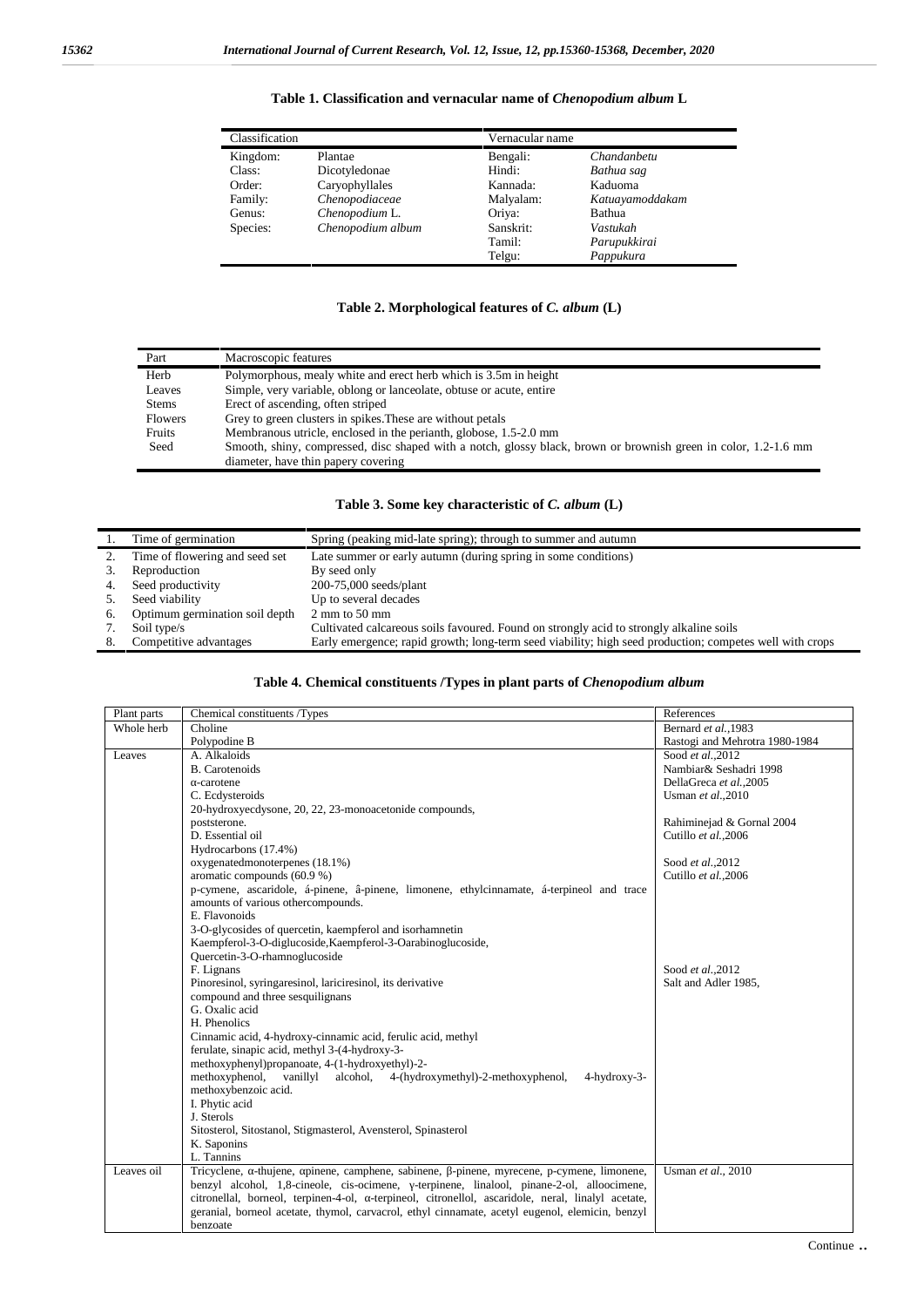| Stem  | A. Phenols                                                                         | Cutillo et al., 2006           |
|-------|------------------------------------------------------------------------------------|--------------------------------|
|       | 4-vinyl phenol, 4-methyl benzaldehyde                                              | Salt and Adler 1985            |
|       | <b>B.</b> Sterols                                                                  |                                |
|       | Sitosterol, Sitostanol, Stig                                                       |                                |
| Root  | A. Amides                                                                          | Cutillo et al., 2004           |
|       | Cinnamic acid amide alkaloid: Chenoalbicine                                        | DellaGreca et al., 2005        |
|       | <b>B.</b> Ecdysteroids                                                             | Horio et al., 1993             |
|       | 20-hydroxyecdysone, â-ecdysone                                                     | Lavaud et al., 2000,           |
|       | C. Phenolic amide                                                                  | Sood et al., 2012              |
|       | N-trans-feruloyl-4-O-methyldopamine                                                |                                |
|       | D. Saponins                                                                        |                                |
|       | 3 saponins have been isolated                                                      |                                |
|       | Secoglycoside                                                                      |                                |
|       | E. Others                                                                          |                                |
|       | Polysone, Polypodine B                                                             |                                |
| Seeds | Phytoecdysteroids:                                                                 | Nahar and Sarker 2005          |
|       | 20-hydroxyecdysone,<br>20,26-dihydroxyecdysone<br>20-hydroxy-24-methylen ecdysone, | Rastogi and Mehrotra 1990-1994 |
|       | andphenolic glycoside                                                              |                                |
|       |                                                                                    |                                |
|       | A. Phenolic glycoside                                                              |                                |
|       | Chenoalbuside                                                                      |                                |
|       | B. Cryptomeridiol, 8-á-acetoxycryptomeridiol                                       |                                |
|       |                                                                                    |                                |

**Table 5. Nutritional value of** *C. album* **leaves (per 100 g dry weight)**

| Ash $(g/100g)$ | Moisture<br>(g/100g)     | Lipid<br>(g/100g) | Crude protein<br>(g/100g) | Carbohydrates<br>(g/100g) | Crude fibre<br>(g/100g) | Calorific value<br>kcal) | Reference             |
|----------------|--------------------------|-------------------|---------------------------|---------------------------|-------------------------|--------------------------|-----------------------|
| 2.2            | 71.3                     | 2.5               | 3.9                       | 20                        |                         | -                        | Khattak 2011          |
| 2.07           | 87.5                     | 1.16              | 3.7                       | 5.36                      | 0.81                    |                          | Singh et al. 2007     |
| 2.94           | 83                       | 0.8               | 5.0                       | 8.34                      | 1.92                    | 59.0                     | Odhay et al 2007      |
|                | $\overline{\phantom{a}}$ | 0.8               | 4.2                       | 7.3                       | ۰                       | 43.021                   | Kaur and Shri 2015    |
| 2.01           | 89.6                     | 2.06              | 4.8                       | 7.01                      | 1.99                    | 49.0                     | Mishra and Gupta 2016 |
| 20.44          | 88.55                    | 0.19              | 18.56                     | 8.65                      | 1.70                    | 425.33                   | Sahaet al., 2015      |
| 21.42          | 77.57                    | 3.20              | 28.03                     | 5.35                      | 8.16                    | 162.32                   | Chandra et al 2016    |
| 19.23          | 4.53                     | 4.41              | 34.31                     | 36.55                     | 14.82                   | ۰                        | Bahadur et al 2011    |

**Antioxidant:** Several studies on metabolic extract have demonstrated antioxidant compounds, free radical scavenging and protective antioxidant effects on human and yeast cells (Adedapo *et al.,* 2011; Korcan *et al.,* 2013; Kaur and Kapoor 2002).

**Antiviral:** Two proteins, purified from the leaves of *C. album* induced systemic resistance against tobacco mosaic virus and Sunn-hemp rosette virus in both hypersensitive as well as systemic hosts. The proteins caused in vitro degradation of viral RNA **(**Dutt *etal.,* 2004).

**Insecticidal Effects (Worms and pests):** Methanolic extract of the whole c album plant was studied using mature earthworms, barber's pole worm (*Haemonchus contortus*) and their eggs and it was found to have anthelmintic activity **(**Amjad and Alizad 2012**).** The anthelmintic activity of *C. album* was evaluated in sheep naturally infected with a mixed species of gastrointestinal nematodes by administering crude powder extracts of c. album. They found it increased mortality of worms and inhibited the hatching of eggs (Jabbar *et al.,* 2007).

The insecticidal effect of extracts of *C. album* against malaria vector, Anopheles stephensi, showed that in influenced the early life cycle of anopheles stephensi by reducing the percentage of hatching, larval, pupal and adult emergence and lengthened the larval and pupal periods and reduced the growth index. (Sharma *et al.,* 2006). Secondary metabolites from the aerial parts of *C. album* against saw toothed grain beetle (*oryzaephilus surinamensis*) were studied. The results showed that the aqueous extract of *C. album* was effective, with a low percentage of survival of adult and larval stages **(**Russo *et al.,* 2011**)**

**Muscle pain:** Studies have indicated that it may be useful for muscular pain and spasms. (CABI 2019) fractions of *C. album* exhibited relaxation effects of intestinal muscles in rabbits (Ahmad *et al*., 2012).

**Hepatoprotective:**Studies have shown that *C. album* was as or more effective than, silymarin in restoring physiological integrity of hepatocytes **(**Nigam and Paarakh 2011; Pal *et al.,* 2011**).**

**Male fertility:** *C. album* shows interesting and somewhat conflicting effects in male fertility. Animal studies have shown that it increase sexual behaviour and performance and enhances sperm count, but also that it appears to have intra vaginal spermicidal effects (Pande and Pathak 2008; Kumar *et al.,* 2008; Kumar *et al.,* 2007; Baldi and Gupta 2013).

**Breast cancer:** *C. album* (leaves) demonstrated a significant inhibition against the growth of oestrogen dependent and oestrogen independent human breast cancer cell lines (Khoobchandani *et al.,* 2009).

**Contraindication and adverse effects:** *Chenopodium album* was an allergenic plant. Some preparations of its extracts were used for diagnosis and immunotherapy of patients. The allergic extract of *Chenopodium album* pollen has been prepared and examined in skin prick testing in comparison with a commercial product in Iran (Mousavi *et al.,* 2003). Sun exposure after oral intake of *Chenopodium album* can lead to sunburn-like rashes owing to its furocoumarin content. Many studies recorded that patients developed dermatitis with edema, erythema and necrosis on the face and dorsum of the hands when they exposed to sunlight after eating *Chenopodium album* (Ozkol *et al.,* 2012; Bilgili *et al.,* 2011).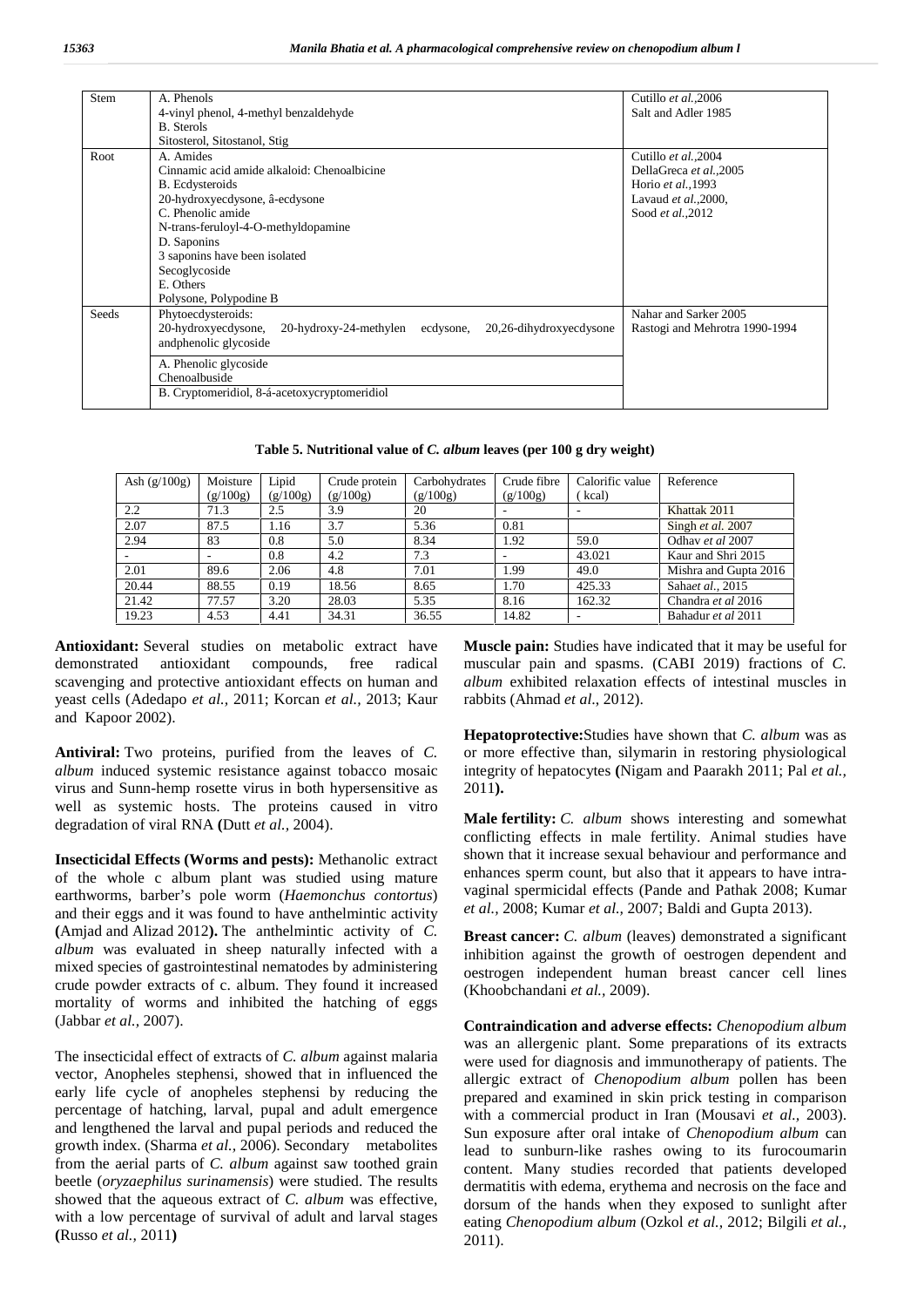| Mineral content          |                                                                                  |                           |                |                |                            |                           |                              |                              |                |                |                |                   |                   |                | References                                          |
|--------------------------|----------------------------------------------------------------------------------|---------------------------|----------------|----------------|----------------------------|---------------------------|------------------------------|------------------------------|----------------|----------------|----------------|-------------------|-------------------|----------------|-----------------------------------------------------|
| Mg                       | Ca                                                                               | K                         | P              | Na             | Fe                         | Zn                        | Cu                           | Mn                           | Al             | Si             |                | Cl                | Ti                | Rb             |                                                     |
| $2.54^{\rm a}$           | $3.85^{\circ}$                                                                   | $3.65^{\circ}$            | $1.55^{\circ}$ | $0.30^{\rm a}$ | $0.93^{\rm a}$             | ND.                       | ND.                          | ND.                          | N <sub>D</sub> | N <sub>D</sub> | <b>ND</b>      | N <sub>D</sub>    | ND                | <b>ND</b>      | Bahadur et al. 2011                                 |
| $0.72^{\rm a}$           | 2.17 <sup>a</sup>                                                                | $6.93^{\rm a}$            | $0.32^{\rm a}$ | $0.37^{\rm a}$ | $255^{\circ}$              | 50 <sup>a</sup>           | 13 <sup>a</sup>              | 118 <sup>a</sup>             | <b>ND</b>      | <b>ND</b>      | <b>ND</b>      | ND <sub></sub>    | <b>ND</b>         | <b>ND</b>      | Adedapo et al. 2011                                 |
| $112.10^{\frac{1}{2}}$   | $98.70^{b}$                                                                      | ND                        | $46.30^{b}$    | <b>ND</b>      | 4.70 <sup>b</sup>          | 1.30 <sup>b</sup>         | <b>ND</b>                    | 0.90 <sup>b</sup>            | N <sub>D</sub> | <b>ND</b>      | <b>ND</b>      | <b>ND</b>         | <b>ND</b>         | <b>ND</b>      | Khattak et al. 2007                                 |
| 112.17 <sup>b</sup>      | $178.75^{b}$                                                                     | 855.29 <sup>b</sup>       | 46.37          | 4.14 $b$       | 4.79 $b$                   | 0.75 <sup>b</sup>         | $0.04^b$                     | $0.55^{b}$                   | <b>ND</b>      | <b>ND</b>      | <b>ND</b>      | N <sub>D</sub>    | <b>ND</b>         | ND.            | Yildirim et al. 2001                                |
| <b>ND</b>                | ND.                                                                              | ND.                       | <b>ND</b>      | <b>ND</b>      | ND                         | $0.26^{\circ}$            | <b>ND</b>                    | $0.14^{\rm a}$               | $0.48^{\rm a}$ | $1.44^{\circ}$ | $1.44^{\rm a}$ | 1.00 <sup>a</sup> | 0.08 <sup>a</sup> | $0.06^{\rm a}$ | Saha et al. 2015                                    |
| 109-                     | $220 -$                                                                          | <b>ND</b>                 | <b>ND</b>      | <b>ND</b>      | $2.1 - 6.1^a$              | $1.3 - 18.5^{\mathrm{a}}$ | <b>ND</b>                    | $1.8 - 4.6^a$                | N <sub>D</sub> | <b>ND</b>      | <b>ND</b>      | <b>ND</b>         | <b>ND</b>         | ND             | kruger et al 1998, Odhav et al 2007,                |
| 211 <sup>a</sup>         | $330^{\circ}$                                                                    |                           |                |                |                            |                           |                              |                              |                |                |                |                   |                   |                | Afolayan and Jimoh 2009                             |
| $112^{\rm a}$            | $155.7 - 265^{\circ}$                                                            | 848 <sup>a</sup>          | ND.            | <b>ND</b>      | $4.7 - 5.4^{\circ}$        | $1.3 - 8.4^{\mathrm{a}}$  | $0.47 - 1.22$ <sup>a</sup>   | 0.9 <sup>a</sup>             | N <sub>D</sub> | <b>ND</b>      | ND             | <b>ND</b>         | <b>ND</b>         | ND             | Pradhan et al 2015, Raghuvanshi et al 2001, Sultan  |
|                          |                                                                                  |                           |                |                |                            |                           |                              |                              |                |                |                |                   |                   |                | <i>et al</i> 2009                                   |
| $112 - 393$ <sup>a</sup> | $236 - 438$ <sup>a</sup>                                                         | $855 - 1444$ <sup>a</sup> | <b>ND</b>      | <b>ND</b>      | $4.79 - 5.80$ <sup>a</sup> | N <sub>D</sub>            | $0.040 - 0.330$ <sup>a</sup> | $0.550 - 1.590$ <sup>a</sup> | <b>ND</b>      | <b>ND</b>      | <b>ND</b>      | <b>ND</b>         | <b>ND</b>         | ND             | Aliotta and pollio 1981, Guil-Guerrero et al 1997a, |
|                          |                                                                                  |                           |                |                |                            |                           |                              |                              |                |                |                |                   |                   |                | Guil-Guerrero and Torijaisasa 1997c, Bianco et al   |
|                          |                                                                                  |                           |                |                |                            |                           |                              |                              |                |                |                |                   |                   |                | 1998 and Yildrim et al 2001                         |
|                          | $\frac{1}{2}$ mg/100 g dry weight basis; $\frac{1}{2}$ mg/ 100 g fresh wt. basis |                           |                |                |                            |                           |                              |                              |                |                |                |                   |                   |                |                                                     |

### **Table 6. Mineral content of C. album leaves**

#### **Table 7. Vitamins content of** C. album **leaves**

|              | Vitamins $(mg/100g)$ |           | References                                                                                        |  |  |
|--------------|----------------------|-----------|---------------------------------------------------------------------------------------------------|--|--|
| - carotenoid | B <sub>3</sub>       |           |                                                                                                   |  |  |
| 9.54         |                      | 14.70     | Bahadur et al. 2011. Saha et al. 2015                                                             |  |  |
|              |                      | 137-171   | Aliotta and pollio 1981, Guil-Guerrero et al 1997a, Guil-Guerrero and Torijaisasa 1997, Bianco et |  |  |
|              |                      |           | <i>al.</i> , 1998 and yildrim <i>et al.</i> , 2001                                                |  |  |
|              | 0.71                 | 33.6-43.7 | Kattach et al., 2011, Pradhan et al 2015, Raghuvanshi et al 2001, Sultan et al., 2009             |  |  |
|              |                      |           | kruger et al 1998, odhav et al 2007, Afolayan and Jimoh 2009                                      |  |  |

### **Table 8. Pharmacological and biological activities of phytochemicals in** *C. album* **L**

| Phytochemicals                                    | Pharmacological and biological activities                                                                                  | References                    |
|---------------------------------------------------|----------------------------------------------------------------------------------------------------------------------------|-------------------------------|
| Alkaloids                                         | Good spasmolytic and anesthetic agents                                                                                     | Adedapo et al., 2011          |
| Saponin                                           | Helps in boosting the immune system, in lowering cholesterol levels in the blood and reducing the risk of getting          | Gupta and Wagle 1998          |
|                                                   | intestinal cancer. Increase membrane permeability, thus enabling use for increased food intake at the intestinal level or  |                               |
|                                                   | even for drug assimilation.                                                                                                | Gee et al., 1993              |
| phenolic compounds                                | Contribute to quality and nutritional value in terms of modifying color, taste, aroma, and flavor and also in providing    |                               |
|                                                   | beneficial health effects. Provide the plants with defense mechanisms to neutralize reactive oxygen species (ROS) to       | Vaya et al., 1997             |
|                                                   | survive and prevent molecular damage and damage by microorganisms, insects, and herbivores.                                |                               |
| tannin                                            | Provide some health benefits including antioxidant and radical scavenging properties, anticarcinogenic, antibacterial, and | Vattem et al., 2005           |
|                                                   | anti-enzymatic effects.                                                                                                    |                               |
| Tannins+<br>protein<br>rich<br>$(A)$ .<br>proline | Inhibition of cell protein synthesis.                                                                                      | Shimada 2006                  |
| irreversible complexes (B) protein                | Treatment of inflamed or ulcerated tissues,                                                                                | Parekh and Chanda 2007        |
|                                                   | Treating intestinal disorders such as diarrhea and dysentery.                                                              | Dharmananda 2003              |
| flavonoids                                        | Show a wide range of biological activities such as inhibition of cell proliferation, induction of apoptosis, inhibition of | Cook and Samman 1996;         |
|                                                   | enzymes, and other antibacterial and antioxidant effects.                                                                  | Middleton and Kandaswami 1992 |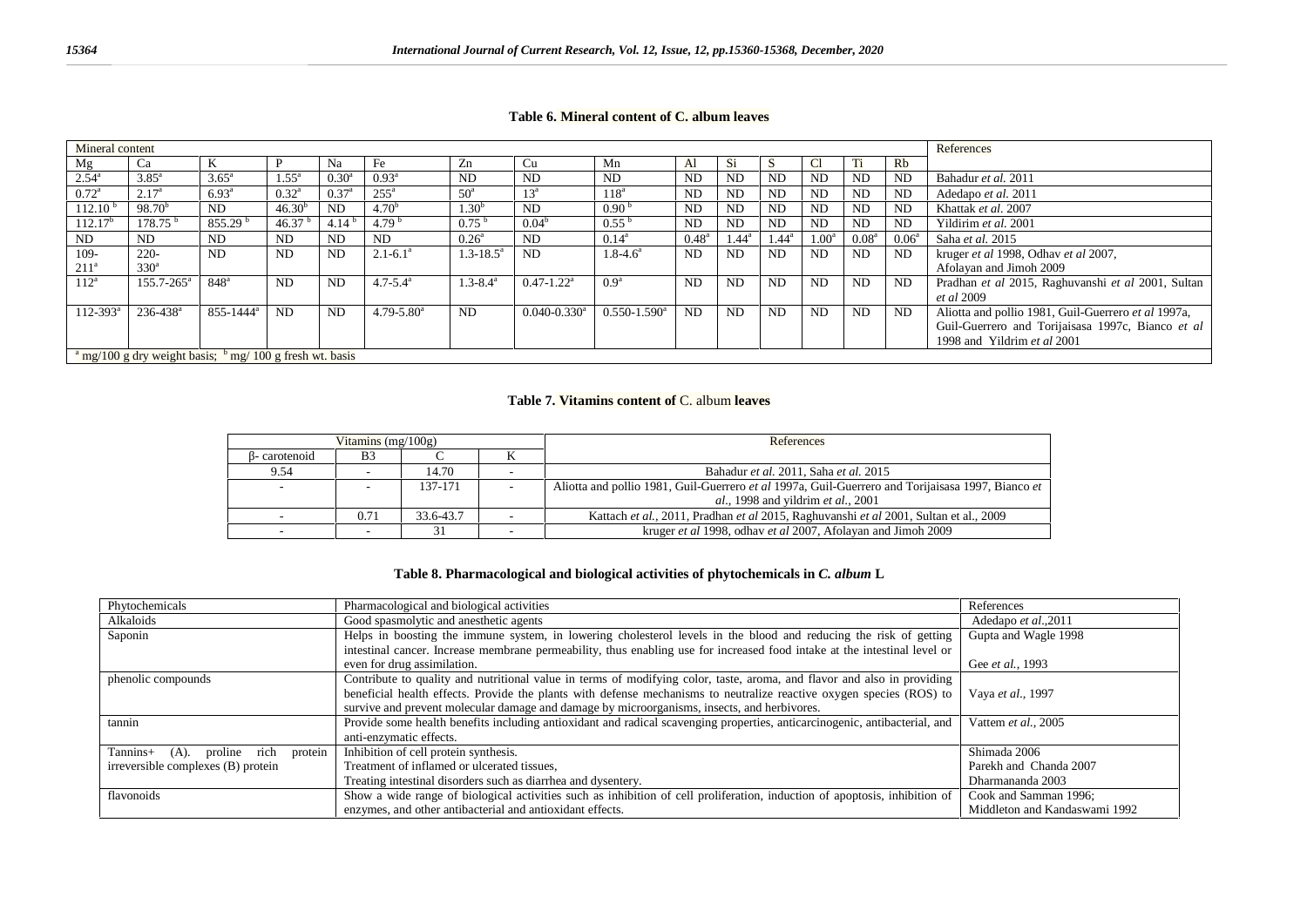| Pharmacological activities | Parts  | Extraction/possible chemical constituents | Screening method                                                                                                                                                                                                                                     | Possible mechanism of action/Result                                                                                                                                                                                                                                                                                                                                                                                                                                                                                                         |
|----------------------------|--------|-------------------------------------------|------------------------------------------------------------------------------------------------------------------------------------------------------------------------------------------------------------------------------------------------------|---------------------------------------------------------------------------------------------------------------------------------------------------------------------------------------------------------------------------------------------------------------------------------------------------------------------------------------------------------------------------------------------------------------------------------------------------------------------------------------------------------------------------------------------|
| Anticancer<br>Activity     | leaves | Ethanolic and aqueous extract             | The cells were seeded with both the<br>extracts and then allowed to grow for<br>24 hrs, the cell growth was inhibited<br>and apoptotic bodies were formed<br>within 24 hrs.                                                                          | Control of cell's growth (Joshi and Chauhan<br>2012).                                                                                                                                                                                                                                                                                                                                                                                                                                                                                       |
| Anti-Ulcer<br>Activity     | leaves | Alcoholic extract                         | Evaluate the antiulcer activity by using<br>three models, i.e., pyloric ligation,<br>ethanol and cold restraint stress<br>induced ulcers.                                                                                                            | Significantly<br>decreases volume of gastric<br>secretion, pH, free acidity, total acidity and ulcer<br>index.<br>(Nigam and Paarakh 2011).                                                                                                                                                                                                                                                                                                                                                                                                 |
| Anti-Inflammatory Activity | leaves | essential oil                             | GC and GC/MS analyses of the oil<br>revealed that the bulk of the oil was<br>constituted by aromatic compounds<br>such as; limonene, linalool, linalyl<br>acetate and -pinene.                                                                       | The percentage reduction in the ear edema in<br>mice increases with increase in concentration of<br>the oil. (Usman L.A. et al., 2010)                                                                                                                                                                                                                                                                                                                                                                                                      |
| Hepatoprotective Activity  | leaves | Acetone and methanol extracts             | Histopathological studies                                                                                                                                                                                                                            | More effective hepato-protective activity against<br>paracetamol intoxication in rats because of its<br>flavonoid bearing capacity.<br>(Pal et al., 2011)                                                                                                                                                                                                                                                                                                                                                                                   |
| Antidiarroheal Activity    | leaves | Hydro-alcohol<br>(30:70)                  | Castor oil induced diarrhoea in rats<br>JPGE2 enteropooling model<br>Intestinal                                                                                                                                                                      | Administration of extract caused significant<br>reductions in faecal output and frequency of<br>droppings as compared with castor oil treated<br>rats.<br>Significant lyretardation of PGE2 induced<br>enteropooling was observed with reduction of<br>volume.<br>At the dose of 200 and 400 mg/kg there was<br>significant inhibition of volume of intestinal<br>content.<br>The plant extract decreased the propulsion of<br>the charcoal meal through the gastrointestinal<br>tract as compared to control.<br>(Nigam and Paarakh 2013). |
| Antibacterial activity     | leaves | Aqueous and methanol extracts             | Aqueous as well as methanol leaf<br>extract on tested pathogens (Viz.<br>Escherichia<br>coli,<br>Salmonella<br>typhimurium, Staphylococcus aureus,<br>Proteus vulgaris and Pseudomonas<br>aueruginosa)<br>using<br>paper<br>disc<br>diffusion method | The aqueous extract revealed strongest<br>antibacterial<br>activity<br>Staphylococcus<br>on<br>aureusand methanol leaf extract showed<br>strongest antibacterial activity on Pseudomonas<br>aeruginosa.<br>(Amjad and Alizad 2012; Singh et al., 2011)                                                                                                                                                                                                                                                                                      |

### **Table 9. Part basis details of pharmacological activities of** *Chenopodium album* **(L)**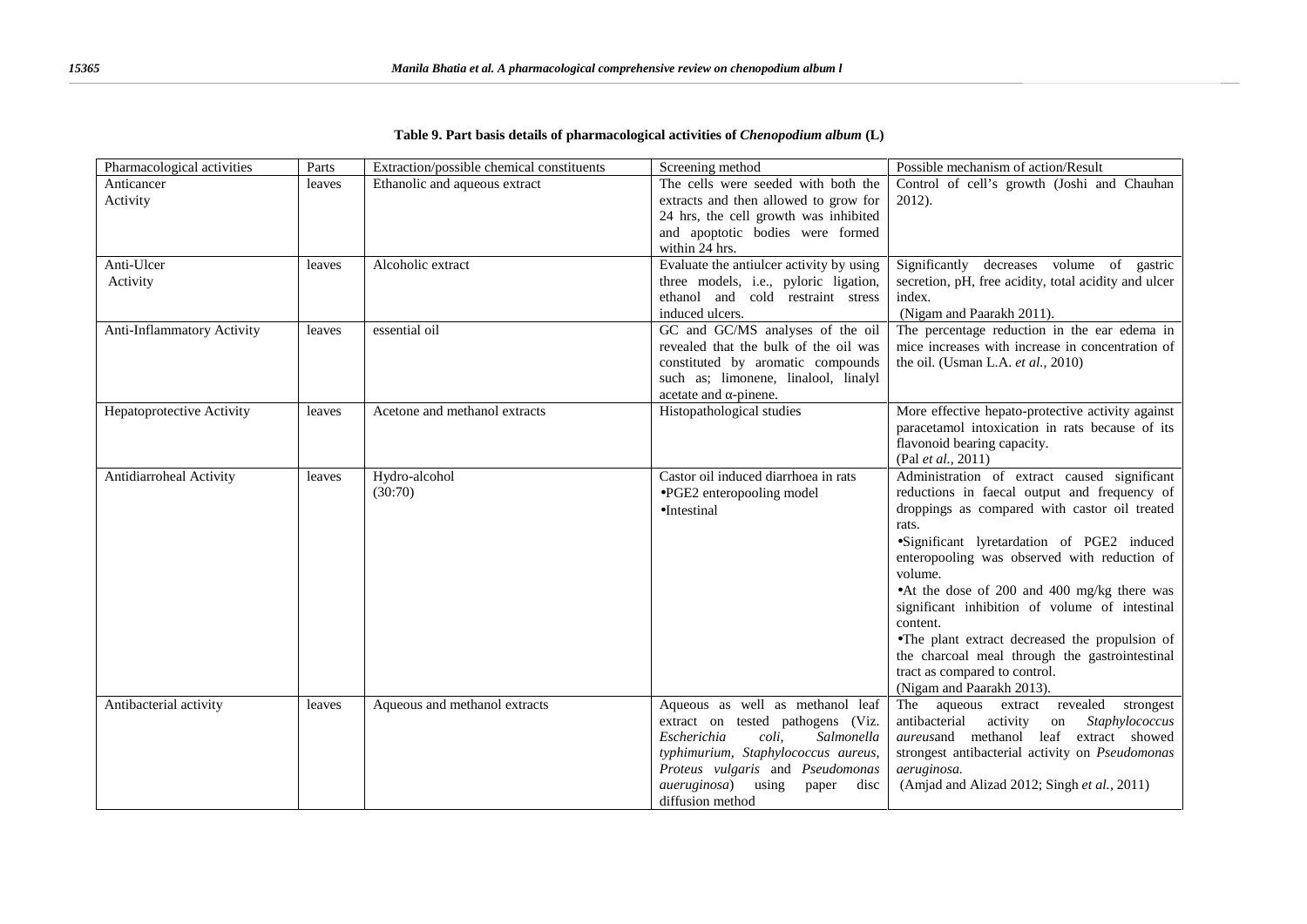However, *Chenopodium album* can cause lethal intoxication in ruminants because it accumulated high nitrate levels (although it can also accumulate soluble oxalates). Levels of 2,500 ppm nitrate-nitrogen were reported in *Chenopodium album* hay associated with mortality in cattle (Ozmen *et al.,* 2003).

#### **Conclusion**

*Chenopodium album* is naturally grow widely available as a weed and is used for different purposes like, medicinal, food, forage and other usages. The manifestations can be made on the basis of this comprehensive perusal of literature, that the *Chenopodium album* used traditionally, due to immense therapeutic potential to treat/cure various diseases. The plant is a rich source of bioactive compounds like, Isolariciresinol 4-O- -D-glucopyranoside (1), (7'S, 8R, 8'R)-Isolariciresinol (2) and (7'S, 8R, 8'S)-Isolariciresinol (3)(Wei Zheng 2017)etc. with a wide range of moderate antioxidant and anti-inflammatory activities for health benefits. Cytomorphological data show that there is an immense need to define new cytomorphotypes for further germplasm maintenance and evaluation, because no one has been working on these critical aspects until today. Based on the phyto-chemical data, it is concluded that the chemo types for further formations of herbal and allopathic drugs need to be identified. There is an enormous need and possibilities to isolate new active components from this Indian species. Based on the phyto-chemical data, it is concluded that the chemo types for further formations of herbal and allopathic drugs need to be identified. There is an enormous need and possibilities to isolate new active components from this Indian species. Many studies have shown important antiinflammatory, anti-cancer, anti-asthmatic, anti-diabetic, anti bacterial, etc. behaviours that are recorded from the extracts of various parts and their phyto-constituents. As per the recorded data it is clear that this species have been extensively studied on different parameters, but needs to do further extensive bioactivities on this species. The pharmacological studies reported in this review confirm the therapeutic value of *Chenopodium album*. Much less information is available, however, regarding this plant's phytoanalytical properties. There have been reports of phytochemical studies but it still needs to progress. The ethnobotanical statements are properly tested; it can provide effective remedies and can assist the human race in various illnesses and commercial expoilation.

#### **Acknowledgment**

The authors are grateful to ICAR-Directorate of Weed Research, Jabalpur, Madhya Pradesh, India and Department of P.G. Studies and Research in Biological Science, R.D. University, Jabalpur, MadhyaPradesh, India for providing necessary facilities and logistic support for carrying out the study.

#### **Conflict of interests:** Declared None

## **REFERENCES**

Adedapo A, Jimoh F and Afolayan A 2011. Comparison of the nutritive value and biological activities of the acetone, methanol and water extracts of the leaves of *bidenspilosa* and *chenopodium album Acta PolPharm* 68:83–92.

- Afolayan AJ and Jimoh FO 2009. Nutritional quality of some wild leafy vegetables in south Aferica *Int J Food Sci Nutr* 60(5): 425-31.
- Agrawal Mona Y, Agrawal Yogesh P and Shamkuwar Prashant B 2014. Phytochemical and Biological Activities of *Chenopodium album Int J Pharmtech Res* 6(1): 383-91.
- Ahmad M, Mohiuddin OA, Mehjabeen , Jahan N, Anwar M, Habib S, Alam SM and Baig IA 2012. Evaluation of spasmolytic and analgesic activity of ethanolic extract of *Chenopodium album* Linn and its fractions *J Med Plant Res* 6(31): 4691-97.
- Aliotta G and Pollio A 1981. vitamin A and C content in some edible wild plants in Italy *Rivista Italiana EPPOS* 63: 47-48.
- Amjad L and Alizad Z 2012. Antibacterial Activity of the *Chennopodium album* Leaves and Flowers Extract *WASET* 6(1):14-17.
- Bahadur A, Chaudhry Z, Jan G, Danish M, Rehman AU, Ahmad R, khan A, Khalid S, ullah I, Shah Z, Ali F, Mushtaq T and Gul JF 2011. Nutritional and elemental analyses of some selected fodder species used in traditional medicine *Afr J Pharm Pharmaco* 5(8): 1157- 61.
- Baldi A. and Gupta R 2013. Effect of *chenopodium album* on sexual behavior and sperm count in male rats *Acta Hortic* 972: 21-26
- Bernard M, Drost-Karbowska K and Kowalewski Z 1983. Basic compounds of white pigweed (*Chenopodium album*) *Acta PolPharm* 40(5-6):691-92.
- Bhattacharjee SK 2001. Handbook of medicinal plant. Pointer publishers: Jaipur, 3rdEdn. 1-2.
- Bianco VV, Santamaria P and Elia A 1998. Nutritional valve and nitrate content in edible wild species used in southern Italy *Acta Hortic* 46(7): 71-87.
- Bibi S, Dastagir G, Hussain F and Sanaullah P 2006. Elemental composition of Viola odorata Linn *Pak J Pl Sci* 12(2): 141-43.
- Bilgili SG, Akdeniz N, Akbayram S, Ceylan A, Calka O and Karaman K 2011. Phototoxic dermatitis due to *Chenopodium album* in a child *Pediatr Dermatol* 28(6): 674-76.
- CABI 2019. Invasive species Compendium, *Chenopodium album* (fat Hen).
- Chandra KS, Dimple G, Gautam KH and Handique AK 2016. Nutritive values of some non-conventional leafy vegetables and scarcity food plants of north east India *AJFST* 10(11):340-43.
- Clemants SE and Mosyakin S 2004. *Chenopodium* (*Chenopodiaceae*). *In*. Flora of North America Editorial Committee [eds.] Flora of North America. Oxford Press, New York, NY. 4, pp 275-99.
- Cook NC and Samman S 1996. Flavonoids-chemistry, metabolism, cardio protective effects, and dietary sources *J Nutr Biochem* 7:66-76.
- Cutillo F, Abrosca BD, Della Greca M and Zarrelli A 2004. Chenoalbicin, a novel cinnamic acid amide alkaloid from *Chenopodium album Chem Biodivers* 1(10):1579-83.
- Cutillo F, DellaGreca M, Gionti M, Previtera L and Zarrelli A 2006. Phenols and lignans from *Chenopodium album Phytochem Analysis* 17(5): 344-49.
- DellaGreca M, Abrosca BD, Fiorentino A, Previtera L and Zarrelli A 2005. Structure elucidation and phytotoxicity of ecdysteroids from *Chenopodium album Chem Biodivers* 2(4): 457-62.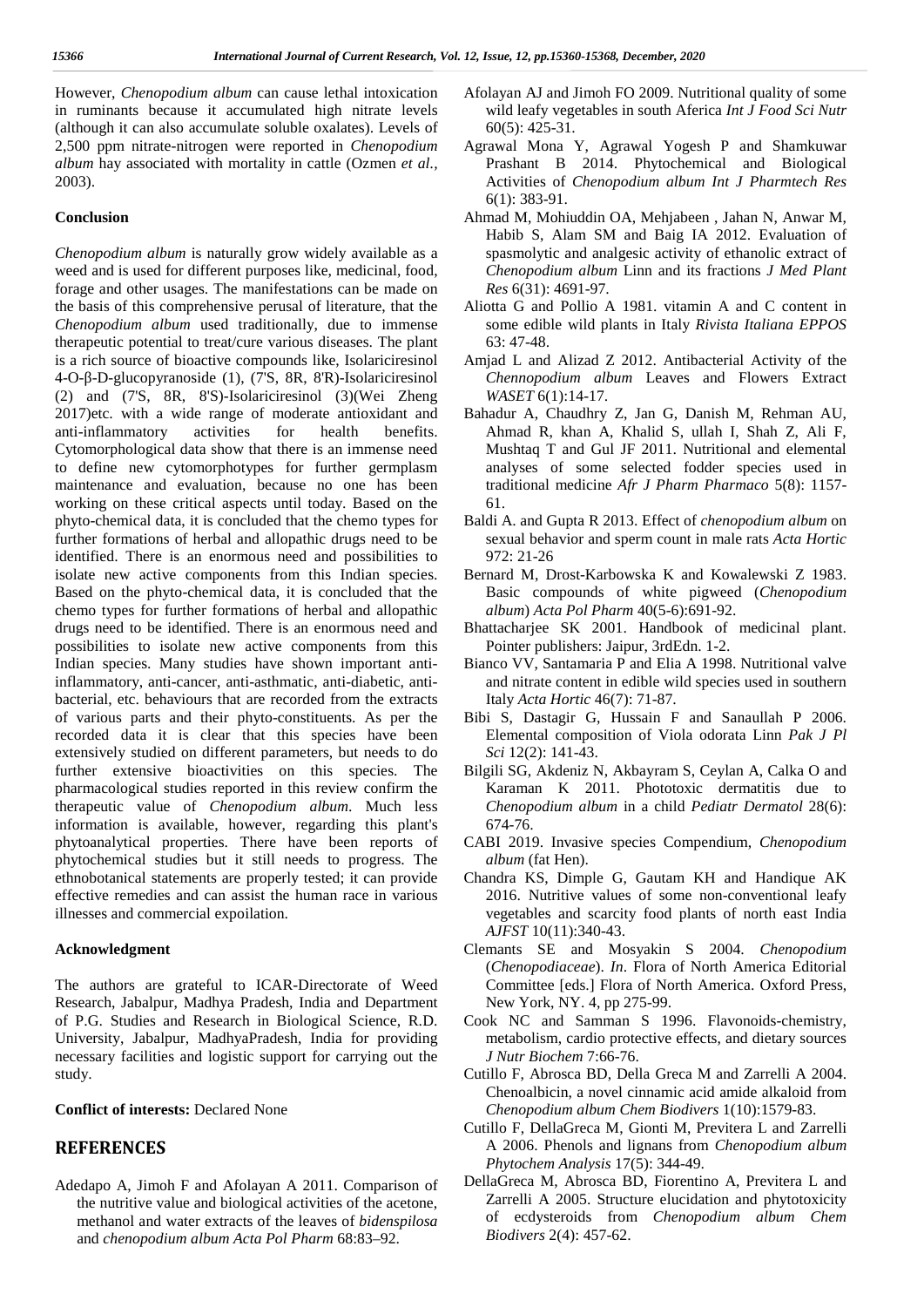- Devi RJ and Chrungoo NK 2015. Species relationships in *Chenopodium quinoa* and *Chenopodium album* on the basis of morphology and SDS-PAGE profiles of soluble seed proteins *J Appl Biol Biotechnol* 3(6):29-33
- Dharmananda S 2003. Gallnuts and the uses of Tannins in Chinese medicine. In: Proceedings of Institute for Traditional Medicine. Portland, Oregon.
- Dutt S, yadav O P, Kapoor H C and Lodha M L 2004. Possible mechanism of action of antiviral proteins from the leaves of *Chenopodium album* L *Indian J Biochem Bio* 44(1): 29-33.
- Gee J M, Price K R, Ridout C L, Worttey G M, Hurrel RF and Johnson IT 1993. Saponins of quinoa (*Chenopodium quinoa*): Effect of processing on their abundance in quinoa products and their biological effects on intestinal mucosal tissue *J Sci Food Agric* 63:201-09.
- Gui Guerrero JL and Torija Isasa M E 1997c. Nutritional composition of leaves of *chenopodium* species (*C. album L., C. Murale L. and C. Opulifolium shraeder*) *Int J Food Sci Nutr* 48 (5): 321-27.
- Guil-Guerrero J L, Rodriguez G I and Torija Isasa M E 1997a. Nutrient and toxic factors in selected wild edible plants *Plant Food Hum Nutr* 51(2): 99-107.
- Gupta K and Wagle D S 1988. Nutritional and anti nutritional factors of green leafy vegetables *J Agric Food Chem* 36:472-474.
- Horio T, Yoshida K, Kikuchi H, Kawabata J and Mizutani J 1993. A Phenolic amide from roots of *Chenopodium album Phytochemis* 33(4):807-08.
- Jabbar A, Zaman M A, Iqbal Z, Yaseen M and Shamim A 2007. Anthelmintic Activity of*Chenopodium Album* (L) and *Caesalpinia Crista* (L) against Trichostrongylid Nematodes of Sheep *J Ethnopharmacol* 114 (1):86-91.
- Jhade D, Padmaa M P and Usha G 2009. Isolation of phytoconstituents from the leaves of *Chenopodium album* Linn *J Pharmacy Res* 2(7): 1192-93.
- Joshi A and Chauhan R S 2012. Evaluation of Anticancer Activity of *Chenopodium album* Leaves in BHK-21 Cells *Int J Uni Pharmac BioSci* 1(2): 92-102.
- Kaneez F A, Qadirrudin M, Kalhoro MA , Khaula S and Badar Y 2001. Determination of major trace elements in Artemisia elegantissima and Rhazya stricta and their uses *Pak J Sci Ind Res* 45: 291-293.
- Kaur S D and Shri R *2015. Chenopodium album* L. ethnobotany, phytochemistry and pharmacology *J Pharm Biol* 5(4):267*-*77.
- Kaur C and Kapoor H C 2002. Anti-oxident activity and total phenolic content of some Asian vegetable *Int J Food Sci Tech* 37:153-61
- Khattak A B, Zeb A, Bibi N, Khalil S A and Khattak M S 2007. Influence of germination techniques on phytic acid and polyphenols content of chickpea (*Cicer arietinum* L.) sprouts *Food Chem* 104:1074–79.
- Khattak, K F 2011. Nutrient composition, phenolic content and free radical scavenging activity of some uncommon vegetables of Pakistan *Pak J Pharm Sci* 24:277-83
- Khoobchandani Menka, Ojeswi B K, Sharma Bhavna and Srivastava M M 2009. *Chenopodium album* Prevents Progression of Cell Growth and Enhances Cell Toxicity in Human Breast Cancer Cell Lines *Oxid Med Cell Longev* 2(3):160-65.
- Khurana S C, Malik Y S and Pandita M L 1986. Herbicidal control of weeds in potato C.V. kufribadshah *Pesticides* 20:55–56
- Korcan S E, Aksoy O, Erdogmus S F, Cigerci I H and Konuk M 2013. Evaluation of antibacterial, antioxidant and DNA protective capacity of *Chenopodium album's* ethanolic leaf extract *Chemosphere* 90: 374-79.
- Kruger M, Sayed N, langenhoven M and holing F 1998. Composition of south Aferian foods: Vegetables and fruit. Cape Town: *Medical Research Council*.
- Kumar Shrabanti, Chatterjee Ratna, Dolai Subhankar, Adak Subrata, Kabir Syed N, Banerjee Sukdeb and Mondal Nirup B 2008. *Chenopodium album* Seed Extract-Induced Sperm Cell Death: Exploration of a Plausible Pathway. *Contraception* 77(6):456-62.
- Kumar Shrabanti, Biswas Shampa, Mandal Debayan, RoyHeramba Nandan, Chakraborty Smritinath, KabirSyed N, Banerjee Sukdeb and MondalNirup B 2007. *Chenopodium album* Seed Extract: A Potent Sperm-Immobilizing Agent Both in Vitro and in Vivo *Contraception* 75(1):71-78.
- Lavaud C, Voutquenne L, Bal P and Pouny I 2000. Saponins from *Chenopodium album Fitoterapia* 71(3): 338-40.
- Middleton E and Kandaswami C 1992. Effects of flavonoids on immune and inflammatory cell function *Biochem Pharmacol* 43:1167-79.
- Mishra Jyotima and Gupta Alka 2016. Nutritional Potential of Locally Available Micronutrient Rich Green Leafy Vegetables. *Int J Sci Res* 5(9):849-52.
- Mousavi T, Movahedi M, Asadi N, Farhoodi A and Moin M 2003. The comparison of conventional and WHO methods for protein determination of *Chenopodium album* allergic extract *Iran J Allergy Asthm* 2(2):106-9.
- Nadkarni K M 1982. Indian Material Medica, Bombay: *Popular Prakashan Pvt.Ltd*., 3rd ed, 391-92.
- Nahar L and Sarker S D 2005. Chenoalbuside: an antioxidant phenolic glycoside from the seeds of *Chenopodium album* L. (*Chenopodiaceae*) *Brazil J Pharmacogn* 15(4): 279-82.
- Nambiar V S and Seshadri S. (1998).A study on b-carotene content of some green leafy vegetables of western India by high performance liquid chromatography *J Food Sci Tech* 35(4):365-67.
- Nayak D P, Swain P K, Panda O P, Pattanaik P and Srinivas B 2010. Antimicrobial and anthelmintic evalution of *chenopodium album Int J Pharma World Res* 1(4):201- 15.
- Nigam V and Paarakh P M 2013. Evaluation of anti diarrhoeal activity of hydro alcoholic extract of *Chenopodium album* L*Int J Nat Prod Reso* 4(1):61-66.
- Nigam V and Paarakh P M 2011. Hepatoprotective activity of *Chenopodium album* Linn against paracetamol induced liver damage *Pharmacologyon* 3: 312-28.
- Odhava B, Beekrumb S, Akulaa U S and Baijnathc H 2007. Preliminary assessment of nutritional value of traditional leafy vegetables in KwaZulu-Natal, South Africa *J Food Compos Anal* 20:430–35.
- Ozkol H U, Calka O, Karadag A S, Akdeniz N, Bilgili S G and Behcet L 2012. Nine case series with phototoxic dermatitis related to *Chenopodium album*. *Hum Exp Toxicol* 31(9):964-68.
- Ozmen O, Mor F and Ayhan U 2003. Nitrate poisoning in cattle fed *Chenopodium album* hay *Veterinary and HumanToxicology* 45: 83-84.
- Pal A, Banerjee B, Banerjee T, Masih M and Pal K 2011. Hepatoprotective activity of *Chenopodium album* linn. plant against paracetamol induced hepatic injury in rats *Int J Pharm* 3(3):55- 57.